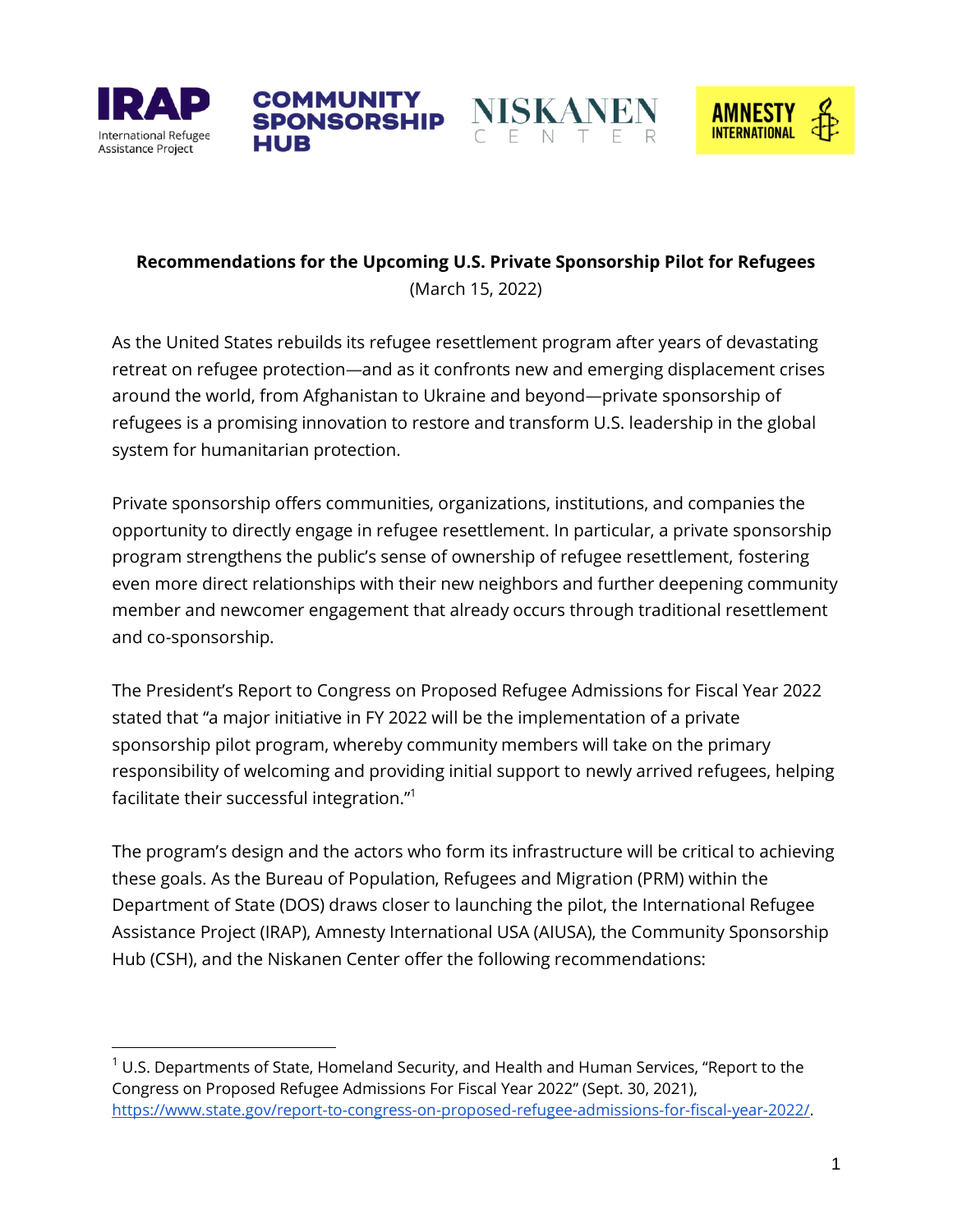### **1. Clarity on Timeline for Program Design & Launch**

PRM has yet to announce clear timelines for the design process and launch of the private sponsorship program. Given the breadth of actors whose participation*—*in the program's design, infrastructure, and/or sponsorship mechanisms once launched*—*is beneficial or even critical to program success, public clarity on this timeline would (1) encourage participation in design and operations by actors with important perspectives and expertise, (2) give those key actors more preparation time and confidence to commit to the program, and (3) create and sustain interest in the public, including from potential sponsors.

### *Recommendation:*

PRM should commit to and **publicly announce a clear timeline for the private sponsorship program's design and rollout**, which will encourage interest and participation from the general public and actors key to program design and infrastructure.

### **2. Additionality**

Private sponsorship should be used to increase the number of refugees resettled in the United States annually, with an additional number of refugees resettled via private sponsorship above and beyond the number to be resettled each year through the traditional U.S. Refugee Admissions Program (USRAP) and co-sponsorship. This preserves the U.S. humanitarian commitment to resettle refugees through a government-led resettlement program and acknowledges the critical work resettlement agencies already do while utilizing community capacity to expand pathways to safety for refugees.

### *Recommendation***:**

Any PRM publications or materials regarding the private sponsorship program should **reference PRM's intended goal of additionality by noting that the private sponsorship program will ultimately be used to increase the number of refugees resettled in the United States annually**. This mention would reinforce understanding in the field that private sponsorship opens, rather than replaces, pathways for resettlement.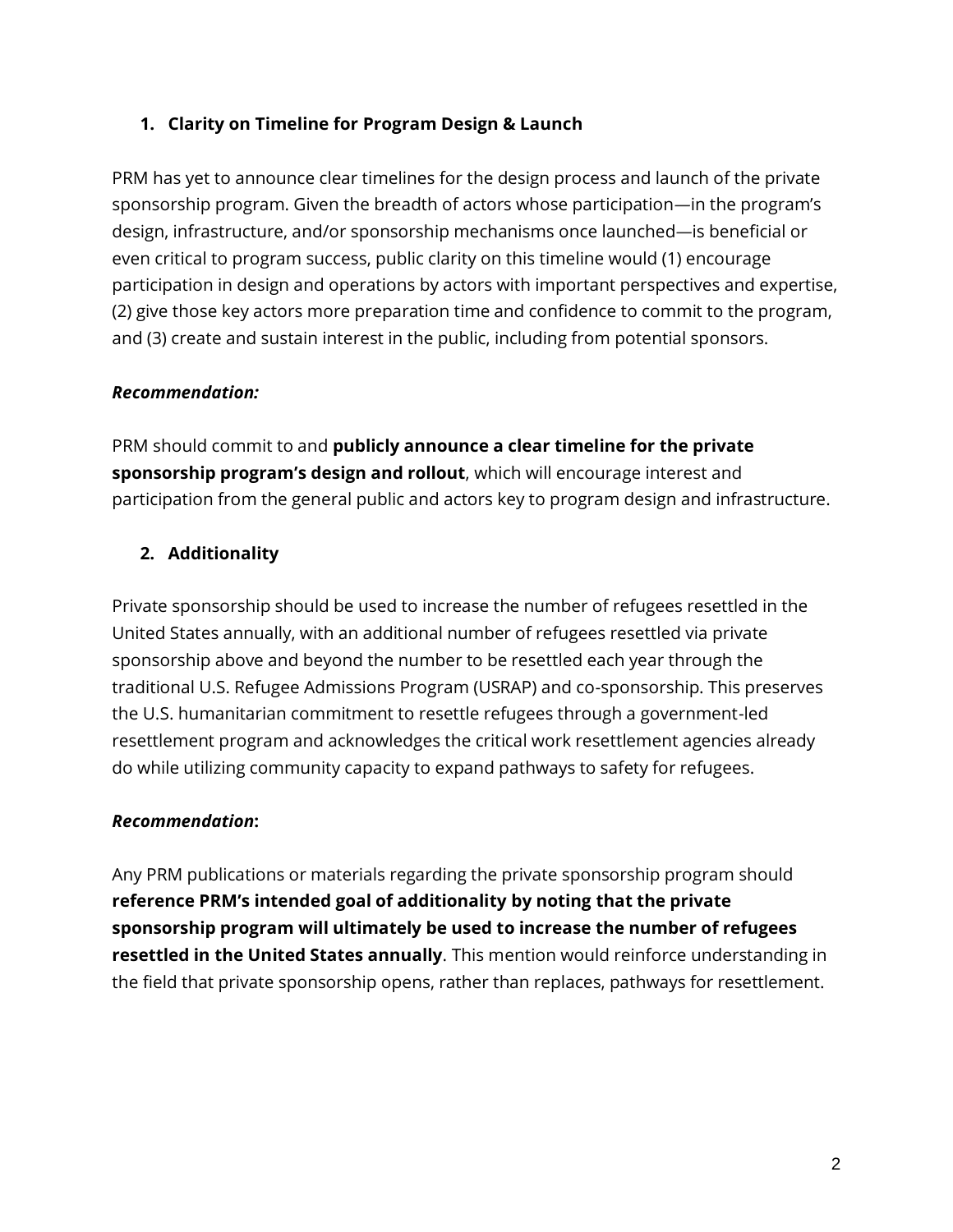### **3. Streamlining of Opportunities**

For a private sponsorship program to be successful, it must be designed as a part of a broader community sponsorship system, inclusive of co-sponsorship as offered through resettlement agencies. This design should take into consideration prospective users of the system (e.g., sponsors and institutions) and their willingness and ability to navigate an increasingly complex community sponsorship system.

### *Recommendation:*

PRM should design a community sponsorship system that **streamlines opportunities for engagement**, maximizing resources and making it easier for prospective users of the system (e.g., sponsors and institutions) to navigate and engage.

# **4. Multi-Year Design and Infrastructure**

While the initial period of a private sponsorship program will be a "pilot" phase, PRM should demonstrate its commitment to the program by structuring a multi-year funding and iterative design trajectory. The program's success will depend in part on incentivizing the entry of new actors into the resettlement space and encouraging existing actors to take on new roles and functions; success will also depend on building out infrastructure in an intentional way with an eye to a longer vision for the program. A multi-year commitment to funding and design strategy from PRM will encourage these actors to make their own durable investments to engage in private sponsorship.

# *Recommendation:*

PRM should **design, and structure funding for, the infrastructure to support a private sponsorship program as multi-year**. This will ensure investment in long-term infrastructure and program sustainability.

# **5. Open Identification of Refugees by Sponsors**

Refugees are primarily referred for traditional resettlement through USRAP by the United Nations High Commissioner for Refugees (UNHCR), embassies, or immediate family members. For private sponsorship, another option is an open "identification," alternatively called "naming" or nomination, of refugees by sponsors.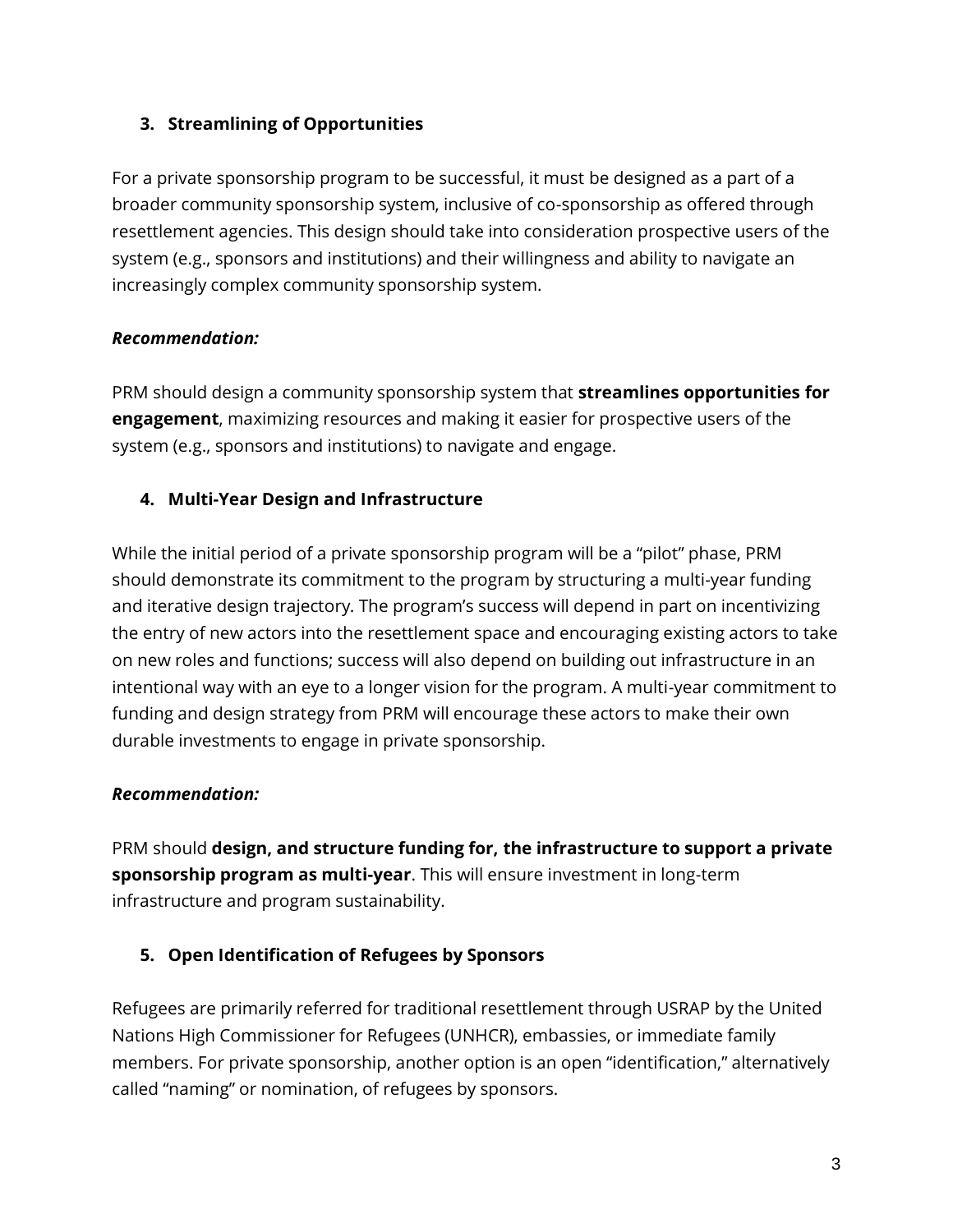Open identification would incentivize potential sponsors, maximize alignment of interest and expertise, and allow the program to reach refugees who might not be encompassed by USRAP currently (e.g., expanded family reunification for non-nuclear family members not currently eligible to access USRAP through the Priority Three category; LGBTQI+ refugees or survivors of sexual and gender-based violence who fear approaching governmental or government-affiliated institutions where they currently live, but have U.S. contacts or are willing to approach NGOs; and people determined to be refugees due to, in part, climate change impacts).

Open identification would also be a mechanism for interested Americans to step up and directly welcome refugees fleeing from emergent conflicts and humanitarian crises abroad. As seen through the Sponsor Circle Program for Afghans, the opportunity to name or identify has enabled countless sponsors to support the specific Afghan newcomers with whom they have a direct connection.

*Case Study*: The [Sponsor Circle Program](https://www.sponsorcircles.org/) was launched in October 2021 as an emergency response to support the resettlement of Afghans into local communities at a time when many resettlement agencies were overstretched and unable to provide immediate assistance. It serves as a new way to enable everyday Americans to take on the responsibility of welcoming Afghan newcomers to their communities: groups of individuals can apply to form certified Sponsor Circles, no matter where they are located in the United States, and identify a particular Afghan newcomer they already know or be matched with one – mechanisms very similar to the open identification and matching options that could form the backbone of the private sponsorship program.

All refugees would meet the U.S. Immigration and Nationality Act refugee definition, and undergo the same vetting processes as other refugees entering the United States.

#### *Recommendation*:

PRM should **design the program with a mechanism for U.S. sponsors to identify the eligible refugees they wish to welcome, and support the new infrastructure needed for this open-identification mechanism** (see recommendations below).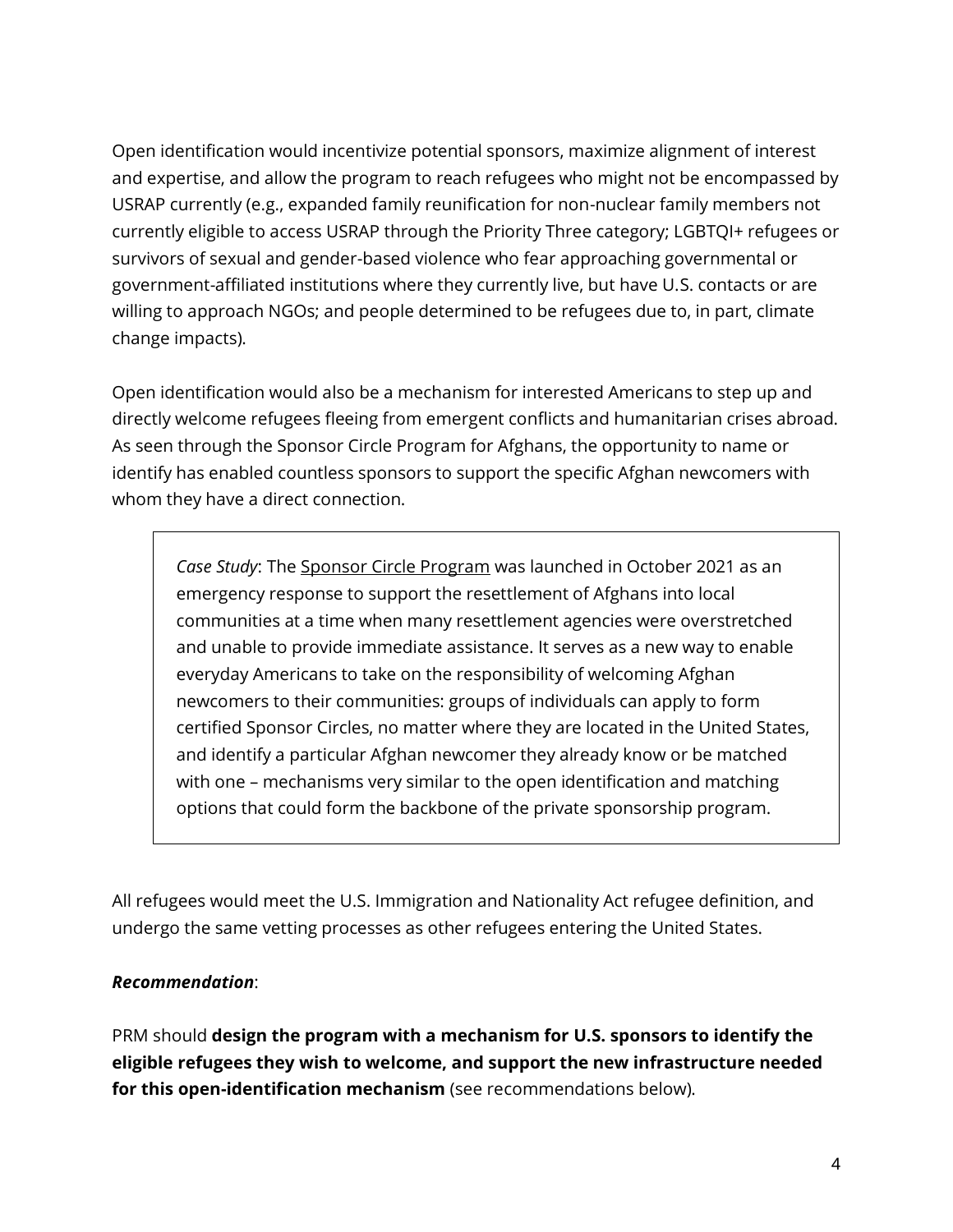At the same time, the program should **also begin with and retain a mechanism for "matching"** other refugees referred by UNHCR, embassies or consulates, and NGOs to sponsors in the United States, allowing sponsors without a pre-existing connection to refugees overseas, the opportunity to welcome.

### **6. Engaging New Actors in Sponsorship and Sponsorship Infrastructure**

A newly-established private sponsorship program will enable more Americans to take primary responsibility for providing direct resettlement support to refugee newcomers that they identify or with whom they are matched. In so doing, the private sponsorship program will significantly expand the resettlement capacity of the United States and diversify welcoming communities and actors. Entities like higher education institutions or organizations that work with LGBTQI+ populations can bring new perspectives and additional resettlement capacity, as well as identify and create access for particular refugee populations, such as student refugees or LGBTQI+ refugees.

### *Recommendations***:**

PRM should incentivize diverse new actors to participate in operationalizing a private sponsorship program. In addition to creating a mechanism for open identification and committing multi-year funding for infrastructure (see above), **PRM should recognize that some support for particular refugee populations may be necessary** (e.g., process alignment with academic calendars for university-sponsored refugee students; vetting of credentials or documentation to meet additional criteria beyond refugee status, such as academic qualifications) **and support limited dedicated infrastructure that operates within the broader framework of a private sponsorship program with open identification**.

# **7. System-Wide Infrastructure for Open Identification & Core Operational Functions**

A successful and sustainable private sponsorship program requires national, standardized, and centralized infrastructure aimed at supporting a global, open-identification mechanism.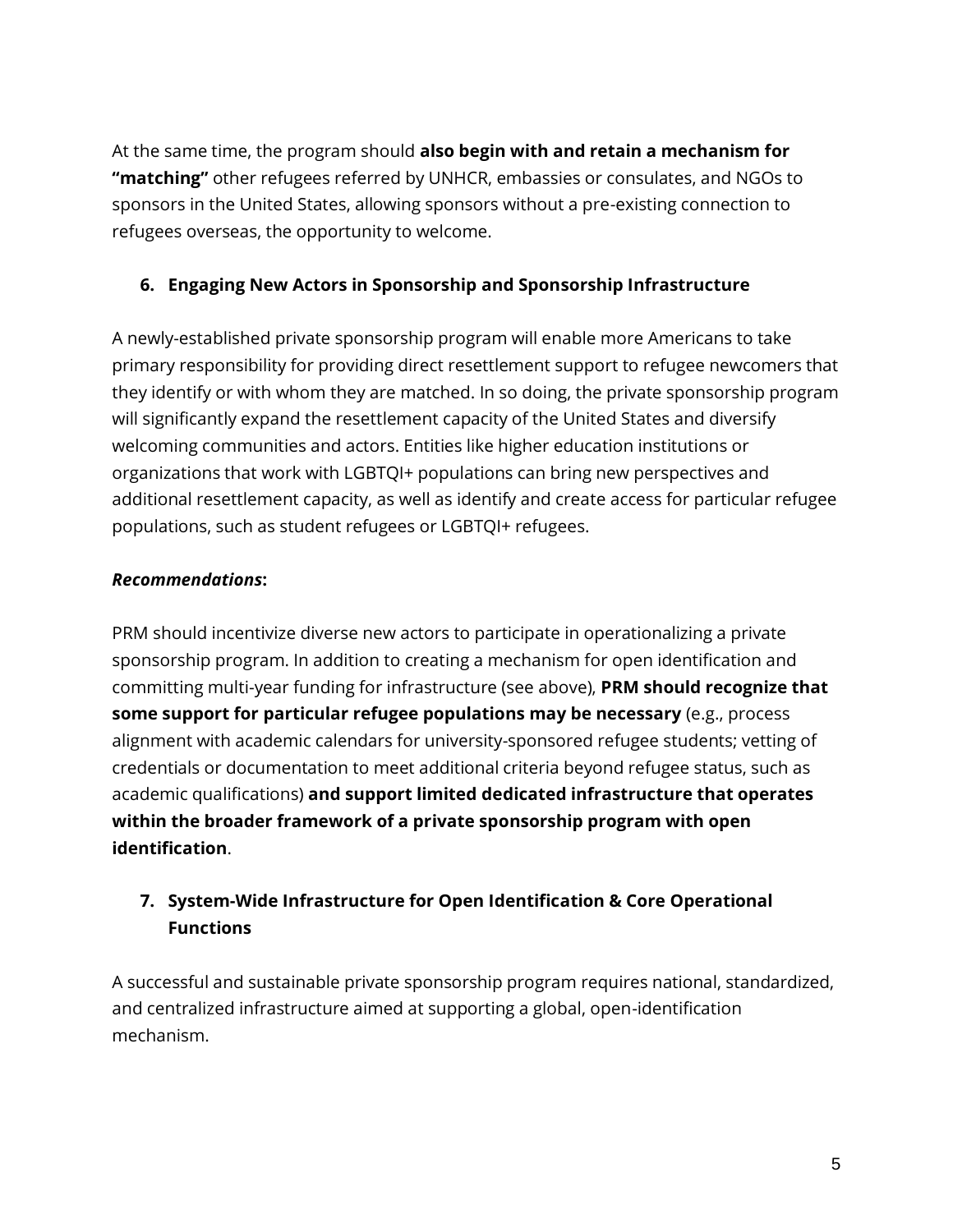Although dedicated support for particular refugee populations within the overall private sponsorship program may be necessary (e.g., for university sponsorship of higher education student refugees), it is key to the overall vision that organizational infrastructure to support the private sponsorship of particular refugee populations does not dilute the policy setting of open identification. The relevant dedicated infrastructure can operate fully and effectively within the open identification system.

Many core operational functions will need infrastructure across the private sponsorship system, rather than just within discrete subsets of a pilot aimed at certain populations. Examples of key functions may include:

- Sponsor application vetting and certification;
- Referral and vetting of sponsor-identified refugees;
- Centralized, national program coordination;
- Management of specialized initiatives serving specific sponsors and/or specific refugee populations;
- Mobilization of sponsors;
- Sponsor application support;
- Overseas case counseling;
- Matching of sponsors to refugees;
- Refugee overseas medical examinations, pre-departure orientation, and travel;
- Sponsor training and support;
- Sponsor oversight;
- Program monitoring and evaluation;
- Program design and modification (e.g., policy settings, process flows, forms); and
- Management of a private sector fund to which sponsors can apply for financial support.

### *Recommendations***:**

PRM should **ensure there is infrastructure for a global open-identification mechanism with a diversity of potential refugee beneficiaries**, which is critical for ensuring that the goal of open identification of refugees by sponsors can be realized – while also encouraging specialized and complementary infrastructure tailored to support specific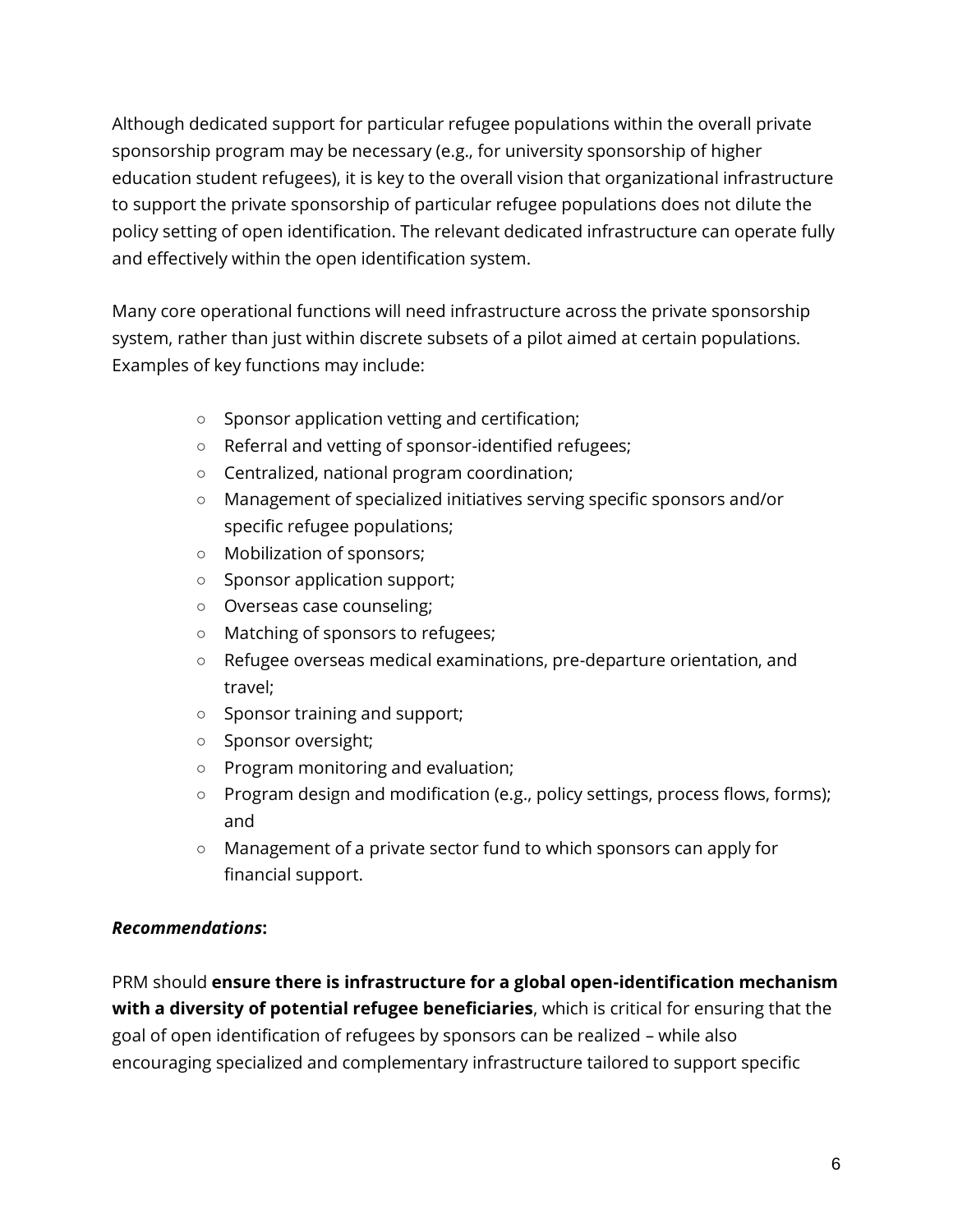groups (e.g., higher education students, LGBTQI+ refugees) welcomed through an openidentification mechanism.

PRM should **prioritize core operational functions critical to the program's success**, and ensure that all key functions can be fulfilled across the private sponsorship program either through existing infrastructure or through additional funding support.

# **8. Leverage Existing Infrastructure for Refugee Processing, While Developing Infrastructure for New Functions**

Infrastructure for refugee case processing, including that for expedited processing, exists and can be leveraged in the new private sponsorship program. However, private sponsorship cases necessitate certain new functions for case processing, including:

- Application support and quality control, to ensure that the private sponsorship applications received by the U.S. Government are credible and high-quality and thereby increase efficiency in the system.
- Guidance on the integration of sponsorship into all aspects of overseas case processing, including early-stage counseling on sponsorship options during standard refugee counseling.
- Infrastructure to facilitate matching between refugees and sponsors who will not personally identify a refugee, which could include the creation and management of a matching database.

# *Recommendation***:**

PRM should **leverage existing refugee case processing infrastructure** where possible but also **support infrastructure to fulfill new functions, including application support and control; counseling on sponsorship options; and facilitation of matching between refugees and sponsors**.

### **9. Public Mobilization & Sponsor Recruitment**

In addition to the operations infrastructure described above, a successful program requires sponsors and fundraising capacity. The success thus far of the Sponsor Circle Program for Afghans evidences the American public's significant interest in directly welcoming refugees, but PRM will need a means of promoting the broader new private sponsorship program